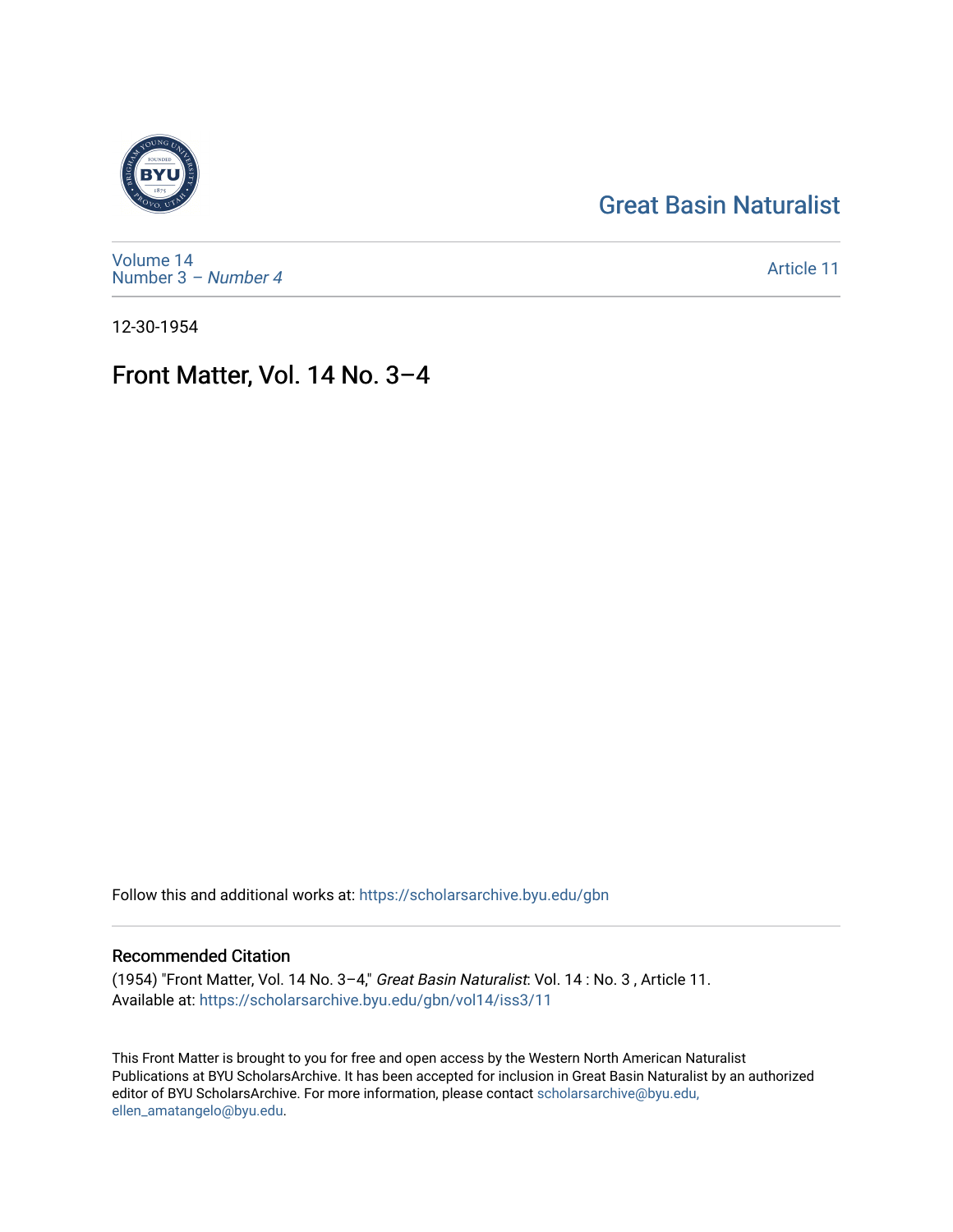### **The**

# Great Basin naunanist

VOLUME XIV

December, 1954

Nos. 3-4

#### TABLE OF CONTENTS

| The Taxonomy of Utah Orthoptera, Illustrations, Andrew H. Bar-<br>num                                                            | 39                    |
|----------------------------------------------------------------------------------------------------------------------------------|-----------------------|
| Synonymical Data: Descriptions of New Hydrometridae (Hemip-                                                                      | 61                    |
| Two New Laelaptid Snake Mites from Korea, Illustrations, Ted<br>Tibbetts                                                         | 67                    |
| Studies in the Weevils of the Western United States, No. VIII,                                                                   | 73                    |
| A Note to Commemorate the One-Hundredth Anniversary of Koch's                                                                    | 79                    |
| Some observations on the Rostrum of Cinara puerca Hottes, Illus-                                                                 | 83                    |
| The Type Locality of Triodopsis cragini Call (Pulmonata: Poly-<br>gyridae), Illustrations, Ernest J. Roscoe and Lottie O. Roscoe | 87                    |
| Additional Records of Helix aspersa Muller from Utah, Ernest J.<br>Roscoe                                                        | 90                    |
| The Southwestern Research Station of the American Museum of                                                                      | 91                    |
|                                                                                                                                  | 92<br>MUS. COMP. 2001 |
|                                                                                                                                  | LIBRARY               |
|                                                                                                                                  |                       |
|                                                                                                                                  | 116 1 0 1955          |
|                                                                                                                                  |                       |
|                                                                                                                                  | JNIVERSITY            |
|                                                                                                                                  |                       |
|                                                                                                                                  |                       |
|                                                                                                                                  |                       |
|                                                                                                                                  |                       |
| TITAL<br>B. Fri m                                                                                                                |                       |

**DEPARTMENT OF ZOOLOGY AND ENTOMOLOGY BRIGHAM YOUNG UNIVERSITY** 

published by